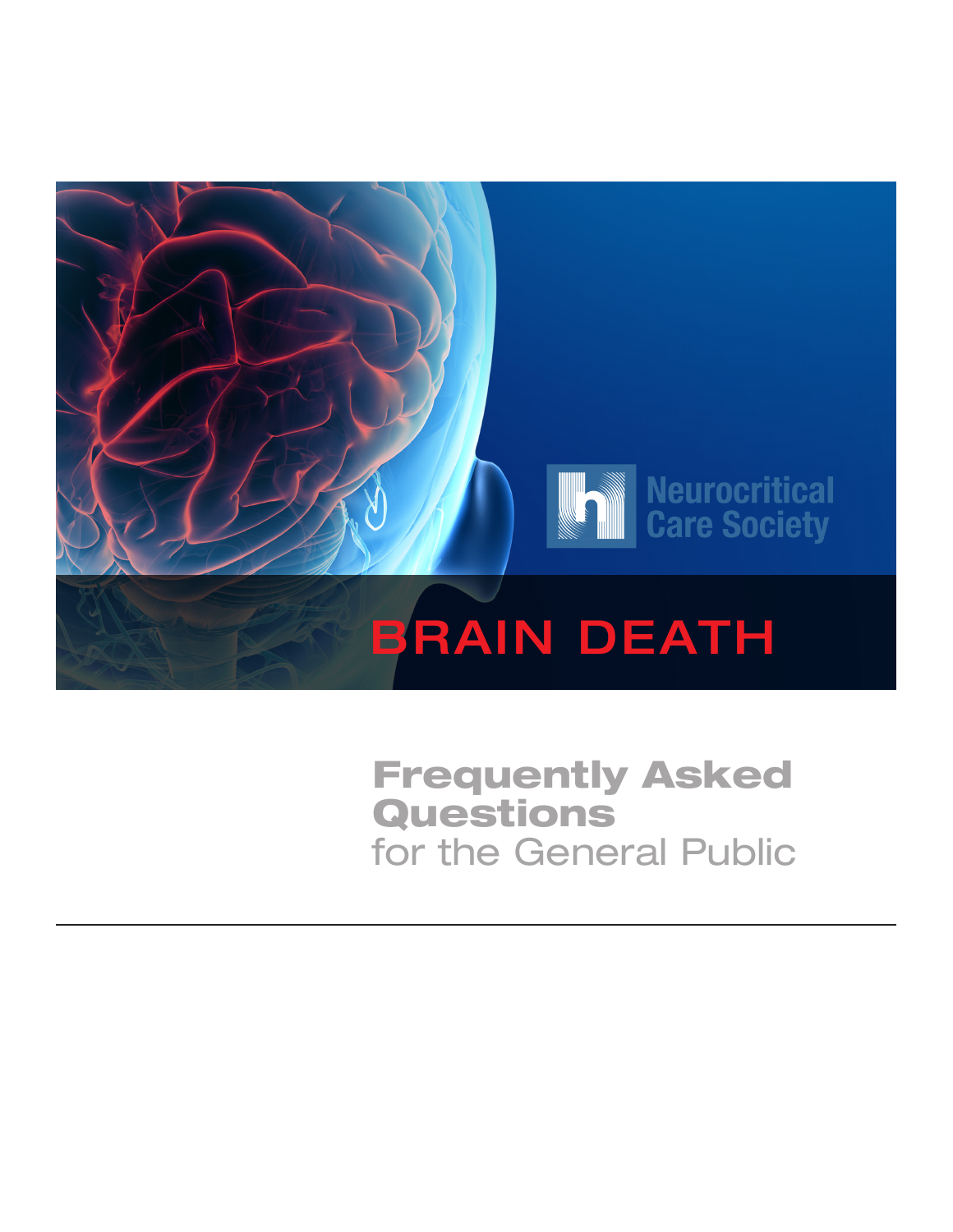# **BRAIN DEATH FAQ's FOR THE GENERAL PUBLIC**

## **NEUROCRITICAL CARE SOCIETY**

## 1. **Q: Why was this FAQ created?**

**A:** Several national surveys indicate that there is widespread misunderstanding about brain death - by the public as well as the news media. Each year, there are approximately 15,000 to 20,000 deaths by brain death, and, as our population ages, these numbers may increase. Thus, members of the general public are increasingly searching for information about brain death, and they often find conflicting definitions of the term. Well-intentioned but misinformed reporting has resulted in increased confusion. The Neurocritical Care Society, an organization comprised of many the world's top clinical neuroscience experts, decided to publish this FAQ to shed light upon this topic and dispel the most common misunderstandings.

## 2. **Q: Who is the intended audience for this FAQ?**

**A:** The audience is the general public, including families, patients, and anyone seeking clarification on the subject of brain death.

## 3. **Q: Why is Brain Death so confusing?**

**A:** We agree that the topic of brain death can be confusing. In the case of brain death, the brain no longer functions, meaning that the patient has suffered injuries so severe that they cannot possibly recover. The patient has passed away. And yet the patient might appear to be sleeping because he or she seems to be breathing and still has a beating heart. We can see how this can be misleading to anyone viewing the body. The breathing appearance comes from the ventilator (breathing machine), and this allows the heart to keep beating. As soon as the machine is disconnected, breathing and the heart beating will stop. It can be hard for families to grasp the finality of their loved one's death in the wake of these conditions.

## 4. **Q: Does this FAQ replace advice from my doctor?**

**A:** We consider the "in person," face-to-face exchange between physician and patient/family to be the gold standard. Every patient's case is different. This FAQ offers general guidelines to help the general public understand the concept of brain death. This FAQ is not a substitute for a direct conversation with your physician.

## 5. **Q: What is brain death?**

A: Brain death is the permanent loss of function of the entire brain, including the brain stem. Physicians with specific expertise determine that brain death has occurred using a very specific approach to assure that it the determination is approached correctly.

 Physicians are careful to eliminate any problems that can occasionally make a living patient appear dead. One important test called an "apnea test" is performed as part of brain death determination, and it shows that even one of the most basic functions of the brain stem is lost (the drive to breathe). There is a very specific approach to the apnea test that is taken by the physician to affirm that the patient has lost the drive to breathe.

 When a patient is brain dead, he/she has permanently lost function of the entire brain, but the heart is still beating because of machines and medications that are being used. It is equivalent to death by the stoppage of breathing circulation, but the machines give a living appearance to the patient. For this reason, it is important to understand that breathing machines are not considered "life support" in a brain dead patient, since the patient's death has already been pronounced.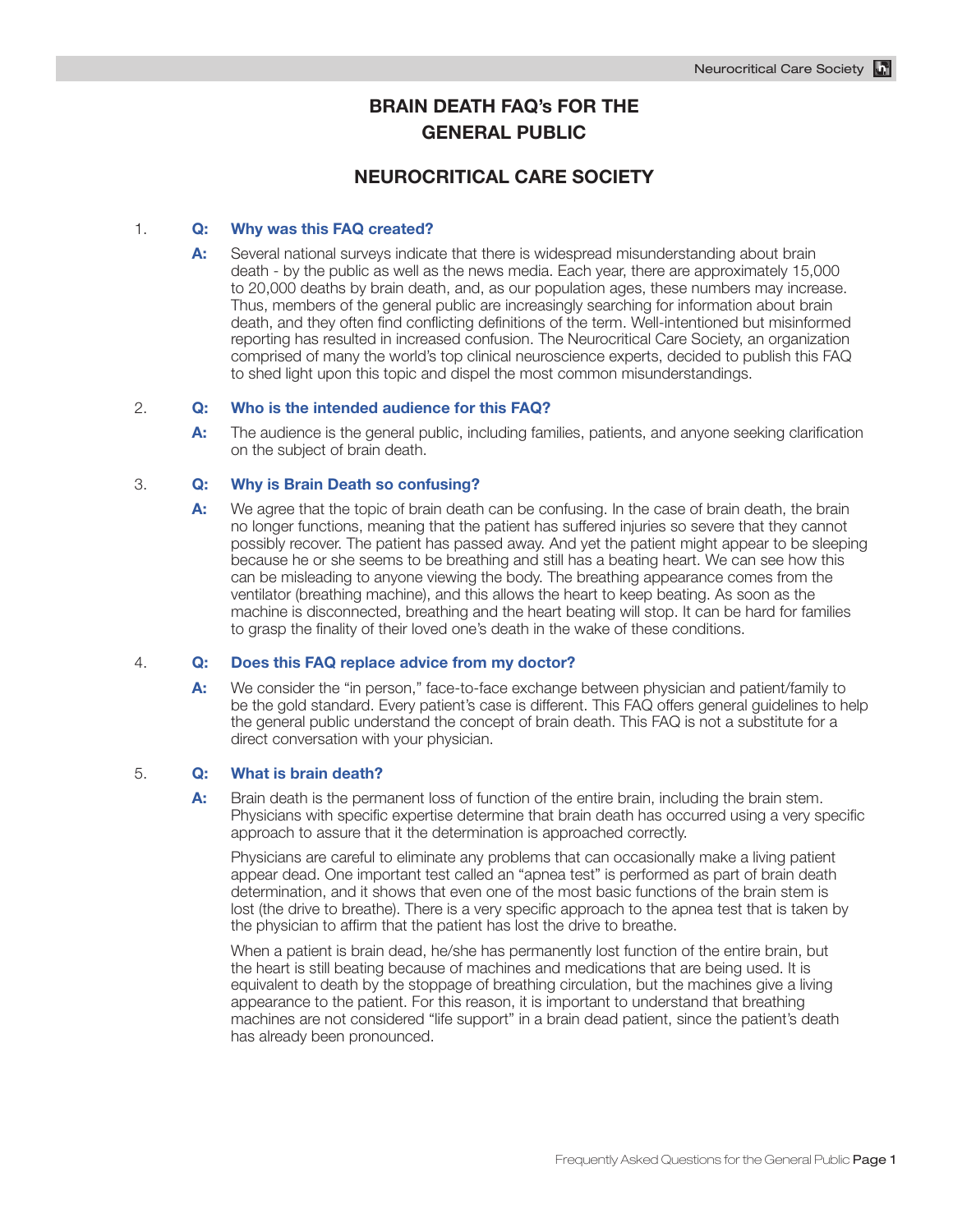#### 6. **Q: What causes brain death?**

**A:** There are many causes of brain death. The most important idea is that it is due to a catastrophic injury to the brain. Some of the more common causes are blocked blood vessels to the brain, burst blood vessels in the brain, brain trauma , cardiac arrest, brain infections, sudden liver failure, and other causes of severe brain swelling.

#### 7. **Q: How is brain death diagnosed?**

**A:** First and foremost, the cause of the brain injury must be known with its effect on the brain being permanent. This is a critical starting point that must be satisfied before brain death determination is made. Second, problems that can make the brain injury look worse than it really is (certain drugs, medications, or blood abnormalities) must be identified and considered in the approach to brain death determination. Third, a highly detailed neurological examination is performed to show that there is no brain function. This includes such things as confirming coma, the loss of reactions to light, the loss of all eye movement reflexes, and loss of non-reflex movements. Sometimes movements can be seen that come from the spinal cord – not the brain.

 The final portion of the examination is called the "apnea test." This is done to show that the brainstem, which is the lower portion of the brain responsible for many automatic functions, is no longer controlling breathing. There is a very specific way to prepare for this test and then to conduct it. In this test, the patient's ventilator is typically removed, and he or she is observed to see if any effort of breathing is present. This test occurs over at least an 8 minute period, during which time the carbon dioxide level must rise above a certain level that would drive breathing if the brainstem were functioning. Upon the completion of the apnea test, the patient's death is declared.

 If for some reason the clinical examination cannot successfully be performed (for example, when there are persistent sedating drugs in the bloodstream, or there is significant injury to the face making parts of the clinical examination impossible), an "ancillary test" can be performed. There are several types of tests, but in general they look for an absence of blood flow to the brain, or, sometimes, an absence of electrical activity in the brain.

### 8. **Q: What happens to a person once brain death is diagnosed?**

**A:** Brain death is a medical and legal determination of death. By definition, there is no recovery from brain death – or death by any mechanism, when it has been determined properly. The body may be supported by artificial means for limited periods of time, either to have family gather or for possible organ donation, but most often the other organs will fail over time despite artificial support. If patients are not suitable for organ donation, artificial organ support is removed. Machines are not maintained on dead people.

#### 9. **Q: How did brain death come to be?**

**A:** Brain death did not exist before the creation of ventilators, which are machines that breathe for patients who are unable to breathe on their own. Before ventilators, patients who suffered severe brain injuries simply died due to their injuries when they were severe enough to affect breathing or heart function. However, once technology was developed that allowed for the artificial support of the other organs, a new way to declare death was necessary. Determining the occurrence of death in people with a heart beating, brain death– is often called death by neurological criteria, and the concept and approach to this determination was developed after mechanical ventilation was more widely used in the late 1950's and 1960's. Subsequently, physicians, and later government and state bodies, developed and adopted strict policies to ensure that brain death determination is performed correctly, and in accordance with medical standards and state laws.

#### 10. **Q: Don't you need a brain scan or a brain wave test for brain death?**

**A:** By most state laws in the Unites States, a brain scan testing for blood flow, or a brain wave test (EEG) is not required, but they may be useful as part of the brain death determination in specific circumstances. A CT scan or some form of neuroimaging is necessary to evaluate for the presence of a neurological catastrophe.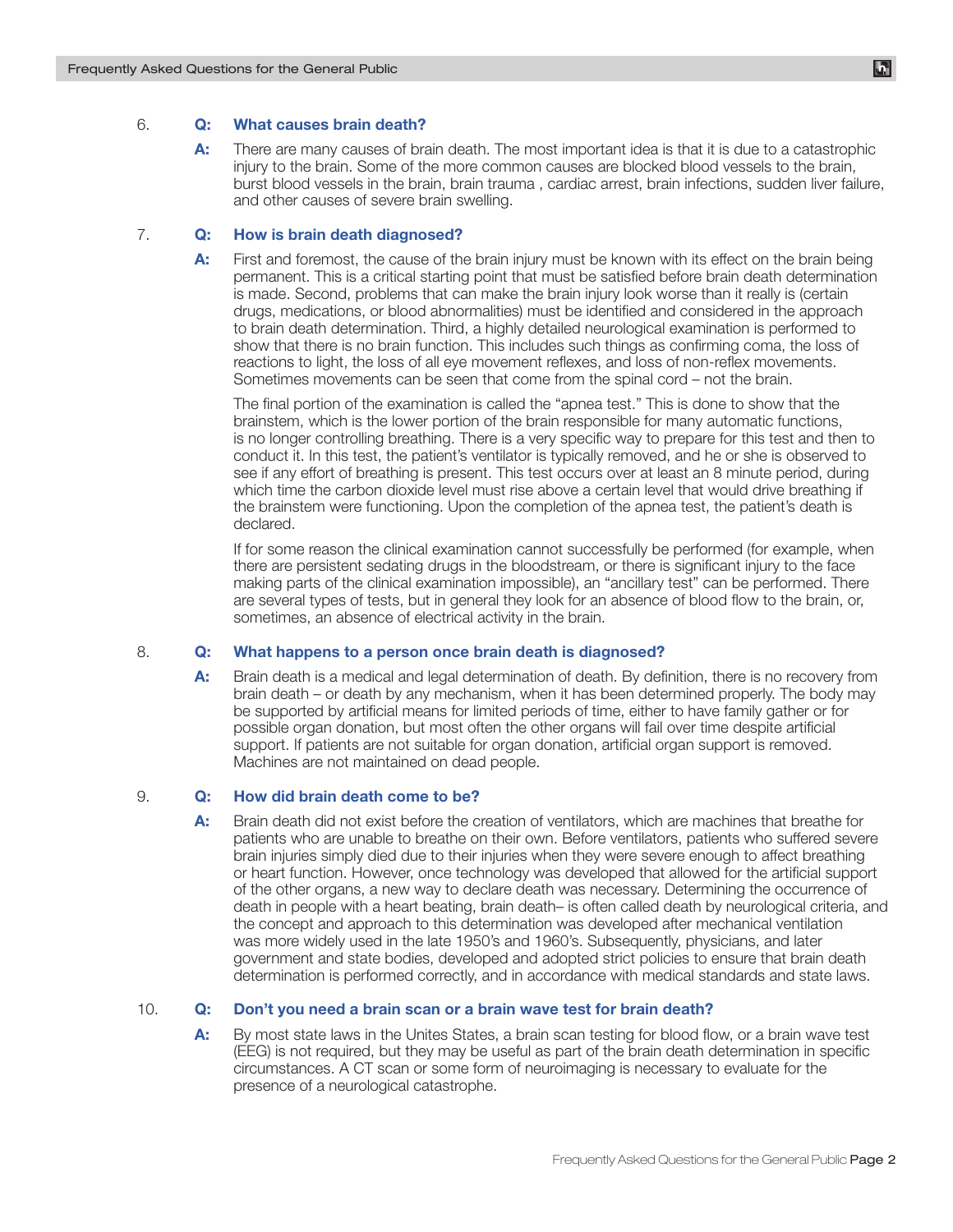## 11. **Q: How can they be dead if their heart is still beating?**

**A:** Death in brain death is defined by the permanent loss of function of the entire brain while the patient is on machines that maintain the heart beating. Without those machines the patient would be cold, blue and without breathing immediately and without a heart beat within minutes.

## 12. **Q: What if they appear to be responding to my voice?**

**A:** A response to voice should be seen in brain death, and if present, the diagnosis of brain death should be questioned and the response explained. It is important to note that sometimes patients who are brain dead will show movements that are produced by the spinal cord and not from the brain. These include certain movements in the arms and legs in response to specific physical stimulation. These movements can be mistaken as a response from the patient while in fact they do not represent any brain function.

#### 13. **Q: I understand that the apnea test means stopping the ventilator for at least eight minutes. If the test is performed on someone who is not brain dead, could the test harm a vulnerable patient by taking away his/her breathing for such a long time? In other words, are there side effects of the test that may be worrisome?"**

**A:** Apnea testing should only be performed as a final diagnostic step when a patient has already had confirmation of a devastating brain injury incompatible with meaningful recoverability. It should only be done after all other testing is compatible with brain death. In this context, the apnea test cannot alter the already defined unfortunate outcome. Cardiac arrest is extremely rare during brain death testing, and great care is taken to ensure that the vital functions are maintained stably during apnea testing.

## 14. **Q: If an apnea test indicates brain death, will the doctor reconnect the ventilator at the end of the test?**

**A:** Yes. Once apnea testing is performed, the ventilator will be reconnected. This will allow time for return of the necessary blood test results and the face-to-face discussion between the health care team and the patient's loved ones to explain the patient's death and the next steps.

#### 15. **Q: If an apnea test indicates brain death, is it appropriate for the doctor to pronounce the time of death?**

**A:** The time of death is the time that the blood work drawn during the apnea test shows the accumulation of carbon dioxide to the required threshold, or the time of the formal interpretation of any additional tests that were deemed necessary. This time of death, by definition, will be at a time when the heart is still beating because the patient is still on the ventilator.

#### 16. **Q: Is brain death the same as a coma?**

A: No. Coma refers to a severely depressed level of consciousness, with complete unresponsiveness. In brain death, the patient has completely and irreversibly lost all brain function, and the patient is dead.

#### 17. **Q: Is brain death the same as a vegetative state?**

**A:** No. Vegetative state refers to a patient who is alive but has a brain injury that prevents awareness. These patients often have continued function of the brainstem that allows continued capacity to breathe, and they may have wakefulness. However, they lack any awareness or meaningful interaction with their environment or those around them.

#### 18. **Q: What if there is still some brain activity detected on a brain wave test (electroencephalogram or EEG)? Is the patient still brain dead?**

**A:** Continued brain activity on an EEG is not compatible with brain death. Notably, there is a very specific protocol to conduct an EEG to determine if there are brain waves to support the clinical diagnosis of brain death. Part of the proper interpretation of the EEG requires recognizing the difference between real brain wave activity and artifacts (electrical noise from the environment).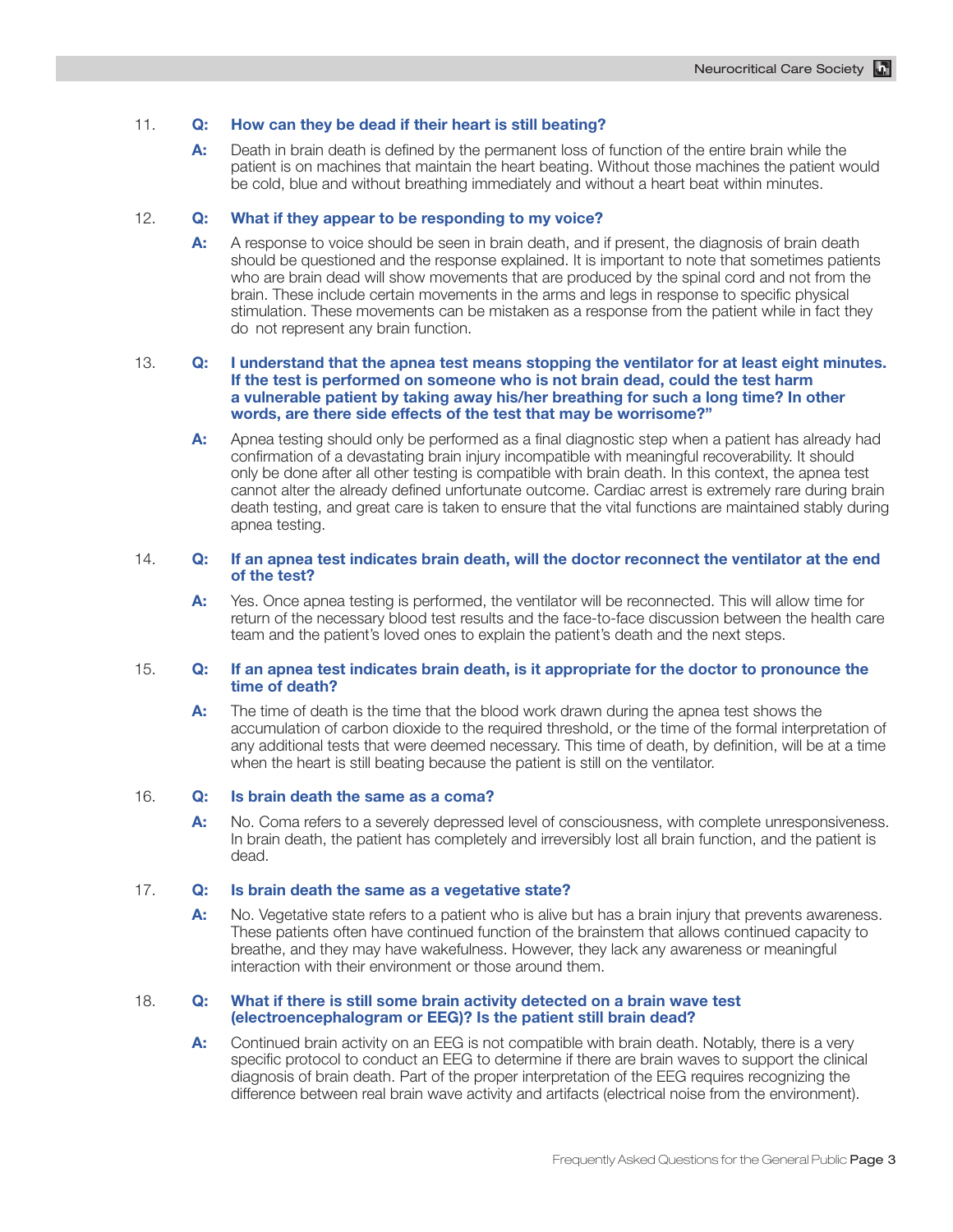### 19. **Q: Has anyone ever recovered from brain death?**

**A:** No. Death is permanent. If anyone claims to have recovered from brain death, then the diagnosis was incorrect.

## 20. **Q: Shouldn't doctors wait a while to disconnect the ventilator, just in case the patient might come back?**

**A:** Brain death is diagnosed after a series of defined and standardized tests on a patient with a severity of brain injury that can lead to death. One of these tests is the apnea test. If the clinical situation and the tests have led to the determination of brain death, then this means the patient cannot recover; brain death is death, which is irreversible. Keeping a body on a ventilator after brain death has been declared properly will never result in recovery. Once a patient has died, a ventilator and other medical treatments may maintain the body's circulation for some period, but the machine is not keeping the patient alive. The person is dead.

#### 21. **Q: A patient was declared brain dead, but he doesn't look like he has died. His coloring is good and he looks like he is sleeping. But the doctors and nurses are saying he is dead. How does that make sense?**

**A:** The machines and medical treatments that are provided to brain dead patients in a critical care unit allow a continued heart beat and circulation that creates the appearance of a sleeping patient even after death has occurred.

## 22. **Q: How can a patient be declared brain dead but still have some organs that are working? Don't working organs indicate there is still life?**

**A:** The mechanical ventilator and various medications that are provided to the brain dead patient allow a continued heartbeat and circulation, which keeps most of the vital organs working (except the brain). Organs can often be kept working for a period of time, even outside of the body.

### 23. **Q: Do the spending limits of a patient's insurance plan influence the diagnosis of brain death?**

**A:** No. The diagnosis of brain death is entirely independent of insurance plans or any other financial considerations. It is a doctor's obligation to pronounce a patient's death when it occurs. This obligation is about the occurrence of death and not the patient's insurance plan.

#### 24. **Q: Can't the brain sometimes heal itself? There are stories on the news about how brains can keep changing and learn to recover. And what about the latest clinical trials – isn't there something out there to try? Some patients are fighters and would want to try anything to come back for their families.**

**A:** Brains often heal from various injuries. For instance, some stroke patients are able to regain functioning after considerable therapy. However no one can recover from brain death. If the clinician has any doubt as to whether there can be even minimal recovery, brain death is not declared. A determination of brain death means that the patient has died; brain death is irreversible. In fact, there is no clinical trial, transplant, surgery, medication, or treatment that can reverse brain death.

## 25. **Q: I understand that my doctors are telling me that my loved one is dead because he is brain dead. But we are a deeply religious family, and what the doctors are saying doesn't seem to resonate with my cultural or religious beliefs. I don't know what to do.**

**A:** Voice your concerns to your doctor, your nurse, a social worker, or anyone with whom you feel comfortable. You can also bring your religious leader or a trusted friend to the hospital and have them meet with you and the hospital team. Expressing your concerns is valid and at least warrants a discussion so that you can better understand brain death and how it is managed.